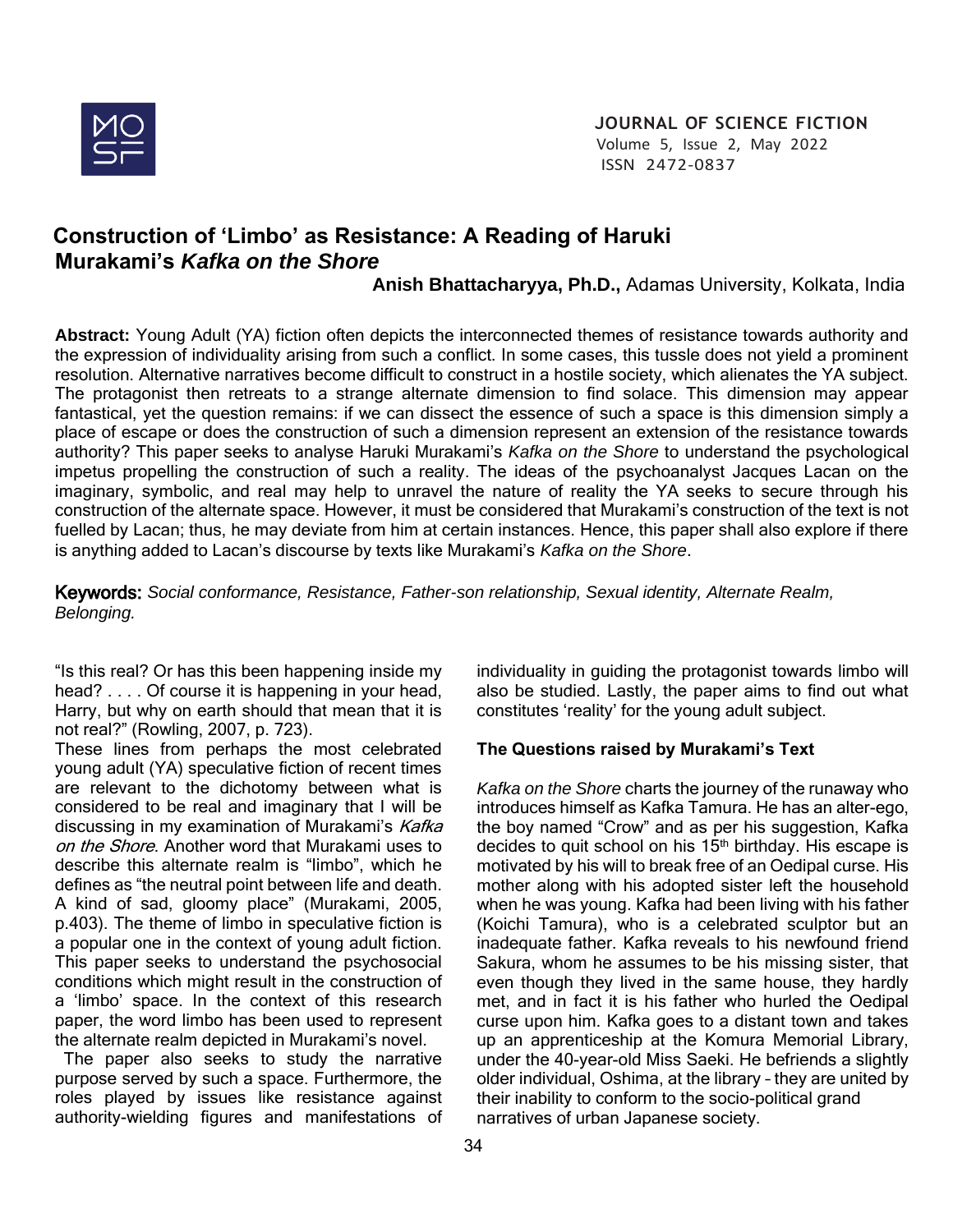

 Volume 5, Issue 2, May 2022 ISSN 2472-0837

### **Limbo as Resistance, continued**

 At the library, Kafka is visited by the spirit of a 15 year-old Miss Saeki, and he is enchanted by such an otherworldly experience. He longs to meet her and simultaneously undergoes a sexual encounter with the present-day Miss Saeki. Kafka assumes that Miss Saeki is his missing mother, even though the available pieces of evidence indicate otherwise. With the sudden death of Miss Saeki, Kafka seems to lose his will to live. While staying at a log cabin in the woods, he journeys deep into the forest. This experience triggers his passage into limbo, the alternate realm. His psychological anxieties propel him to travel through the impenetrable forest. He reaches a small town, where time seems to have come to a halt, and there is only the bare minimum of technology. He meets the 15-year-old Miss Saeki once again in that town, and he considers that it would be better to stay in this realm of forgetfulness than to return to his world, where he does not have anyone or anything that could add significance to his life. The adult Miss Saeki visits him in that surreal setting and convinces him to return before the portal to his world is closed forever. Kafka returns to his world and decides to give it a chance even though his father has been murdered by unknown assailants and his mother/love interest remains dead. He decides to construct life according to his terms in the company of his friends.

 The text also reveals in alternating fashion the parallel odyssey of an adult character, Nakata. It often appears that Nakata and Kafka are somehow connected. Nakata experiences the fantastic as the result of a childhood expedition in the forest, and his life is altered by his experiences forever. He loses his intellectual capacities as a promising student, yet he gains the ability to talk to cats. He kills Johnnie Walker, supposedly the alter-ego of Koichi Tamura, to protect the missing cats. Following this violent episode, Nakata's life is fuelled by the singleminded pursuit to find the entrance stone and stop the influence of the fantastic realm over the normal world. In this pursuit, he is accompanied by Hoshino whom Nakata befriends during their journey. However, the focus of this research paper shall primarily remain on Kafka and his escapades.

Kafka's tale plays with traditional tropes of young adult fiction like the themes of love, friendship, resistance, and father-son relationship, yet the challenge arises with the portrayal of limbo in the final act. Although adult characters like Miss Saeki and Nakata decide to choose forgetfulness and movement away from human society, the young adult protagonist is made to choose the opposite direction. It seems that Murakami's narrative is almost keen to give this message to its young adult readers that hopefulness is integral if one decides to shape life according to his terms. But questions remain – what factors lead to the construction of the alternate realm? What purpose does it serve in reflecting and shaping the personality of the YA protagonist? Why is it only the young adult who can escape it?

### **An Ill-Fitting Cog: Juxtaposition of Fantasy and Lacanian Framework**

The conception of this research paper began with the aim of exploring the conventional young adult themes like resistance to authority, father-son relationship and construction of individuality within a society that demands conformation. However, as briefly stated earlier, Murakami's narrative threads these conventional concerns through a fantastic setting. The text heavily employs fantastical and metaphorical images and spaces to put forward its message, if there is any. Hence, coming up with a methodology that may help to unravel these evident complexities is a challenge.

 The immediate challenge the text hurls at the reader is how to categorise the fantastical elements in it. Tzvetan Todorov classifies fantasy into the uncanny and marvellous – if "the laws of reality remain intact and permit an explanation of the phenomena described . . . the work belongs to another genre: the uncanny. If, on the contrary . . . new laws of nature must be entertained to account for the phenomena, we enter the genre of the marvelous". (Todorov, 1973, p. 41). Farah Mendelsohn has taken this further in identifying four categories of fantasy, depending on how magic enters the tale: "the portal-quest, the immersive, the intrusive, and the liminal (where neither the reader nor the story characters are sure that the fantasy exists)" (Mendlesohn, 2008, p. 14). She stresses the importance of adhering to specific stylistic traits for a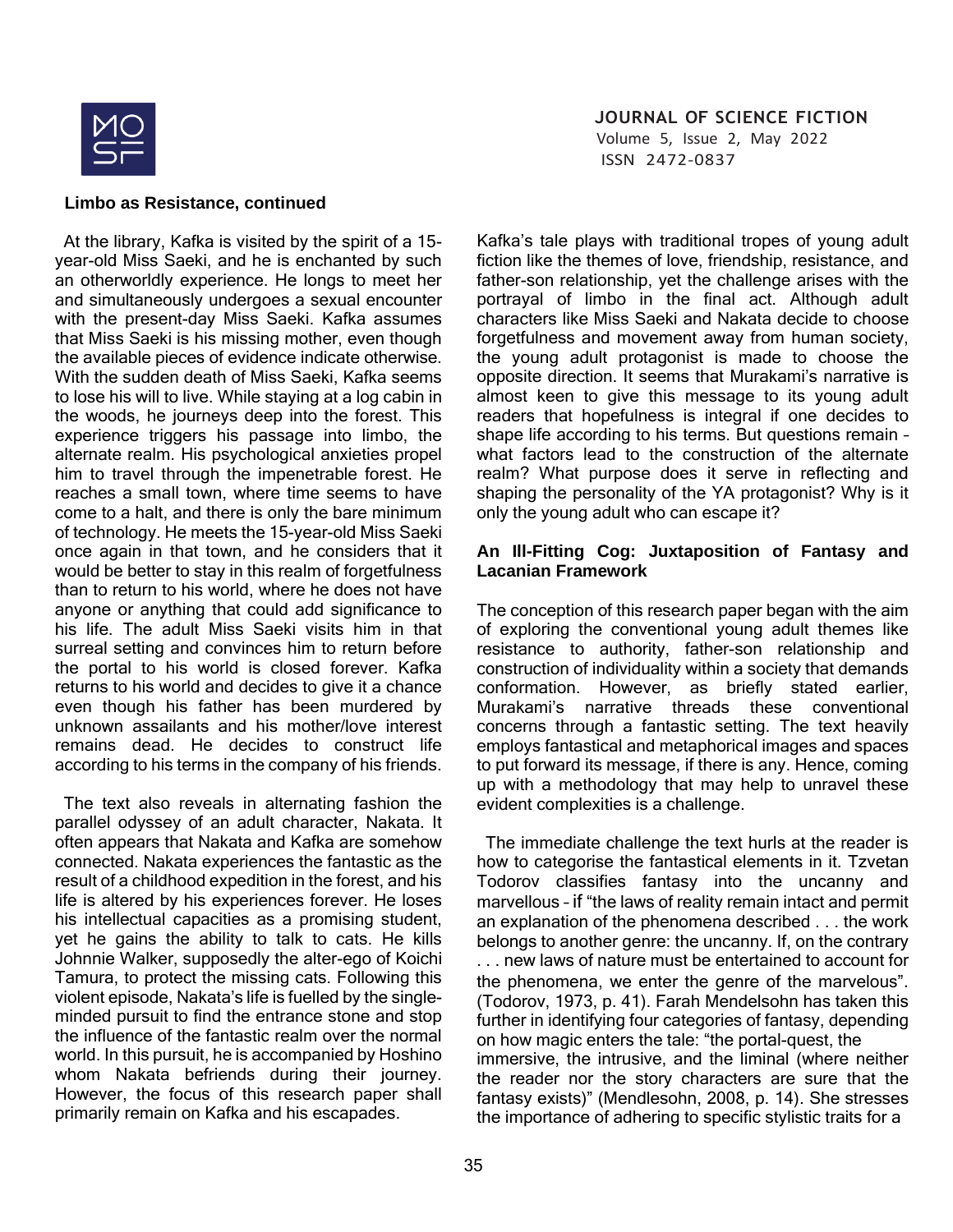

 Volume 5, Issue 2, May 2022 ISSN 2472-0837

#### **Limbo as Resistance, continued**

work of literature to qualify as fantasy.

 Her definition of liminal fantasy seems to best capture the essence of Murakami's narrative. The fantastical elements are present in the text, but the attitudes of characters towards the fantastic appears to vary. The sense of wonder seems to be missing from the characters; instead, there is malaise. Mendlesohn highlights that the 'blasé' undertone evident in certain fantasy narratives qualifies them as a liminal fantasy. Also, as the story ends the readers seems to encounter a particular dilemma – they are unsure whether the fantasy was even there or was it perhaps an extension of the imaginary. This subversion of expectations of the readers is a characteristic trait of liminal fantasy (Mendlesohn 2008). Mendlesohn also explains how liminal fantasy may alienate the readers by normalising the magical (Mendlesohn, 2008, p.226). However, a problem seems to emerge at this point – the existing discourse on fantasy seems to rely solely on the formal aspects of the narrative. In other words, it does not seem to consider the fantastical to be related to the characters in the tale.

 Thus, Murakami's narrative contains fantastical elements and it resembles a liminal fantasy in which magic exists simultaneously with the real. It is unclear for the readers when the boundaries between the real and the fantastical are blurred. However, Murakami's narrative seems to resist structural straightiacketing. The way in which magic enters the lives of the characters seems to vary greatly from one character to another. For instance, the narrative showcases elements of the portalquest when Kafka is accompanied by two soldiers through the dense forest. However, the narrative also seems to resemble an intrusion fantasy at certain junctures, such as when Colonel Sanders, a self-proclaimed metaphysical being, persuades Hoshino to take the entrance stone. Murakami's narrative also resembles an immersive fantasy when the readers witness the likes of Nakata and Miss Saeki – they only possess half of their shadows (Murakami, 2005, p 364). In other words, parts of them are trapped in the fantastical realm and they can never return to the 'real' world. Thus, it seems that Kafka on the Shore invokes all the categories of fantasy literature that have been discussed by Farah Mendlesohn. Now, the latter does mention the possibility of texts which may resist categorisation – "while many books move internally from one category to another, very few authors produce a single text that exists simultaneously within multiple categories" (Mendlesohn, 2008, p.15). However, it remains a relatively less explored area. A strictly structural approach does not seem to explain how the fantastical may evolve with characterisation within the span of one narrative.

 Therefore, questions arise – is the fantastical even there within the text? Alternatively, could it be merely an extension of the character's psychological state? In the course of Kafka on the Shore, Hoshino never meets Kafka, yet they both experience the fantastical. So, perhaps the fantasy is not purely speculative, it exists within the reality of the narrative. However, the differential experiences of the same fantastical reality may be due to the differing psychological realities of the characters. In other words, it seems that a character's approach and reaction to the magical elements around him seem to be greatly influenced by his psychological state. Thus, if Kafka Tamura as a young adult reacts to the apparently fantastical reality in a different way than Hoshino, or Miss Saeki, perhaps it is because his mind is coming to terms with its position within the society. Hence, I believe an extensive study of the interrelation between the different 'selves' (individual, social, and the "unfathomable self") is necessary to interpret the slippery depiction of reality and fantasy in Murakami's narrative.

 Jacques Lacan is perhaps the most influential psychoanalyst thinker of the latter half of the 20<sup>th</sup> century. His works attempt to explore how the individual self of the human being reconciles with the imaginary, symbolic and the real. As discussed earlier, the problem of interpretation encountered in Kafka on the Shore is not merely formal, instead it also appears to be psychological. Hence, Lacan's ideas on the nature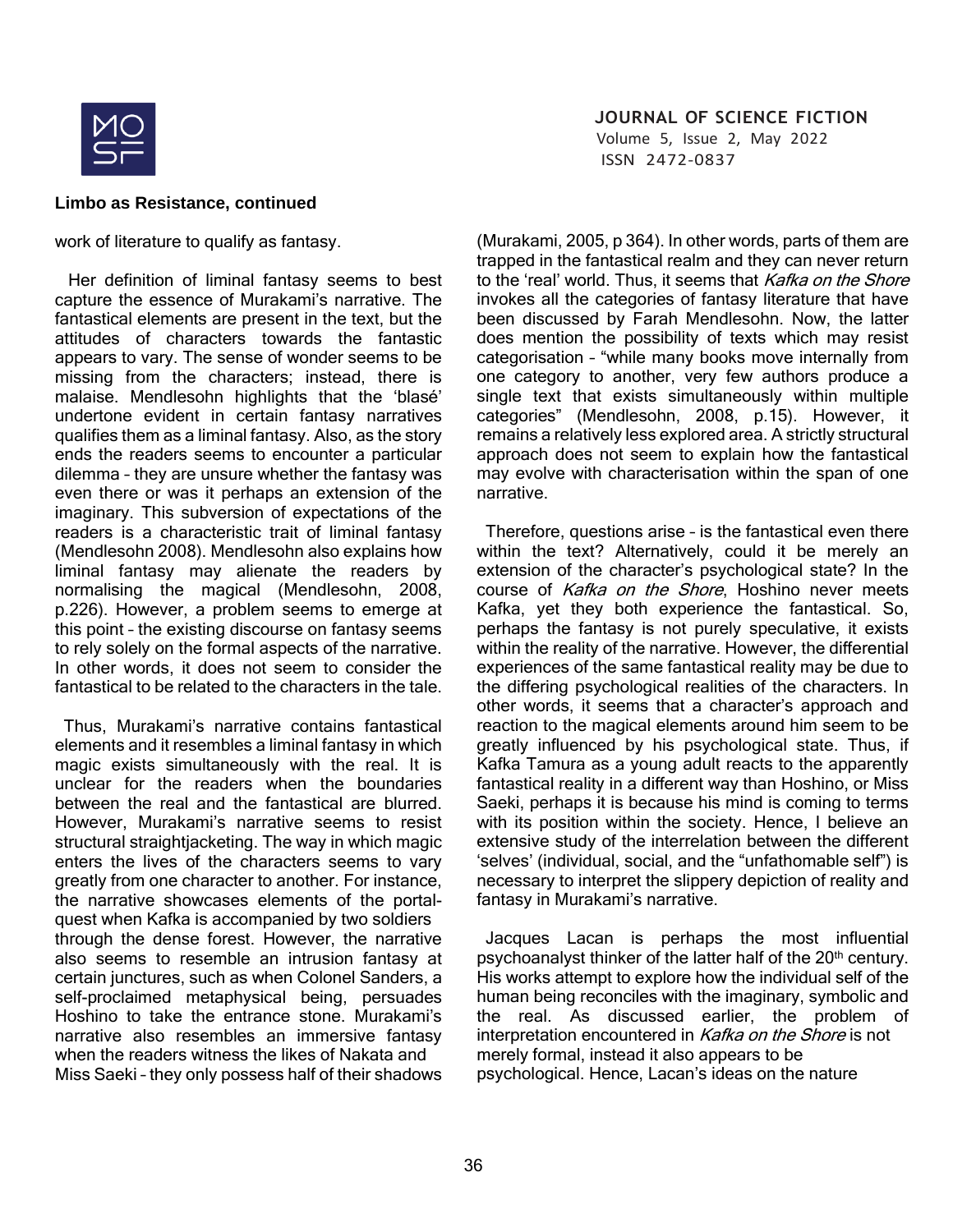

 Volume 5, Issue 2, May 2022 ISSN 2472-0837

#### **Limbo as Resistance, continued**

of reality seem to be helpful in unravelling the nuances of the text to fathom the mind of the young adult protagonist, Kafka Tamura, who resists his society and escapes from it into an alternate realm, only to return once again.

 Lacan explains that his goal is to comprehend reality. He notes that reality appears "tangible" when proved by physical sciences, but there are experiences that cannot be explained by the physical sciences, thereby enhancing the scope of psychoanalytic analysis (Lacan, 2006, p. 63). This perspective becomes relevant as this paper attempts to explore how Kafka Tamura's experience of the fantastical varies from those of other characters. To be more precise, Lacan's account of the 'mirror stage' in infants become paramount in framing the methodology of this paper. He identifies the symbolic, imaginary, and real as parameters guiding one's comprehension of reality. The assumption of the 'self' occurs as the child encounters his image on the mirror. It is the juncture where the 'self' constructs an 'imaginary identity' while being unaware of societal filters. This is what Lacan refers to as the 'ideal I' state. However, as he grows up, he is culturally conditioned, and his assumption of the 'self' transforms into the symbolic. The imaginary construct of the self and the socially constructed understanding of the self are at conflict with each other, and this conflict crystalizes the personality of the human being (Lacan, 2006). However, perhaps the real is that which remains on the other side of the mirror, unseen forever, only realized in abstractions. In other words, the 'symbolic' is the societal filter that shapes reality; the 'imaginary' is the perception constructed by the self apart from the symbolic. What eludes both 'symbolic' and 'imaginary' comprises the real. Human identity formation is a dialectical process – it considers all these contradictory abstractions of reality, and out of this

conflict results the understanding of the self and the other. If psychoanalytic theorisation seems to place an immense faith in the libidinal energies dictating a text, or a subject, it is because the origin of the libido is the 'real', that is beyond the imaginary and

symbolic aspects of reality. Thus, Kafka Tamura's Oedipal struggle can perhaps be interpreted as his quest to fathom reality. His rejection of physical reality and the 'symbolic' reality is followed by his journey into the alternate realm, which seems to be an amalgamation of the imaginary and unfathomable aspect of the real. Kafka on the Shore then appears to resist structural definitions of the different categories of fantasy. Instead, it seems to expand the liminal fantasy genre by incorporating the psychoanalytic aspects. In other words, the question of how magic enters the text (Mendlesohn, 2008) undergoes slight modification. Instead, the question becomes – can 'magic' be used as a tool to understand reality as presented in the text?

 Evidence for this interrelationship between fantasy and psychological frameworks can be found in the text. Murakami's text operates within the Japanese fantastic literary tradition, and it cites Murasaki Shikibu's 11<sup>th</sup> century fantasy The Tale of Genji through a casual conversation between Oshima and Kafka. It seems to me that this interaction may add to the psychosocial repertoire of the narrative. Oshima refers to the epic tale when he explains to Kafka the concept of the 'living spirit', or *ikiryo*. He mentions an episode in which Genji's pregnant wife Lady Aoi is repeatedly attacked by the living spirit of Lady Rokujo out of jealousy. However, the latter had no idea of this ghastly event. She woke up time and again mistaking the faint memories as nightmares (Murakami, 2005). Oshima further remarks how the Japanese literary tradition acknowledges the blurring of the physical and the subconscious. He says

The world of the grotesque is the darkness within us. Well before Freud and Jung shined a light on the workings of the subconscious, this correlation between darkness and our subconscious, these two forms of darkness, was obvious to people . . .. In Murasaki Shikibu's time living spirits were both a grotesque phenomenon and a natural condition of the human heart that was right there with them . . . But today things are different. The darkness in the outside world has vanished, but the darkness in our hearts remains, virtually unchanged. Just like an iceberg, what we label the ego or consciousness is, for the most part, sunk in darkness. And that estrangement sometimes creates a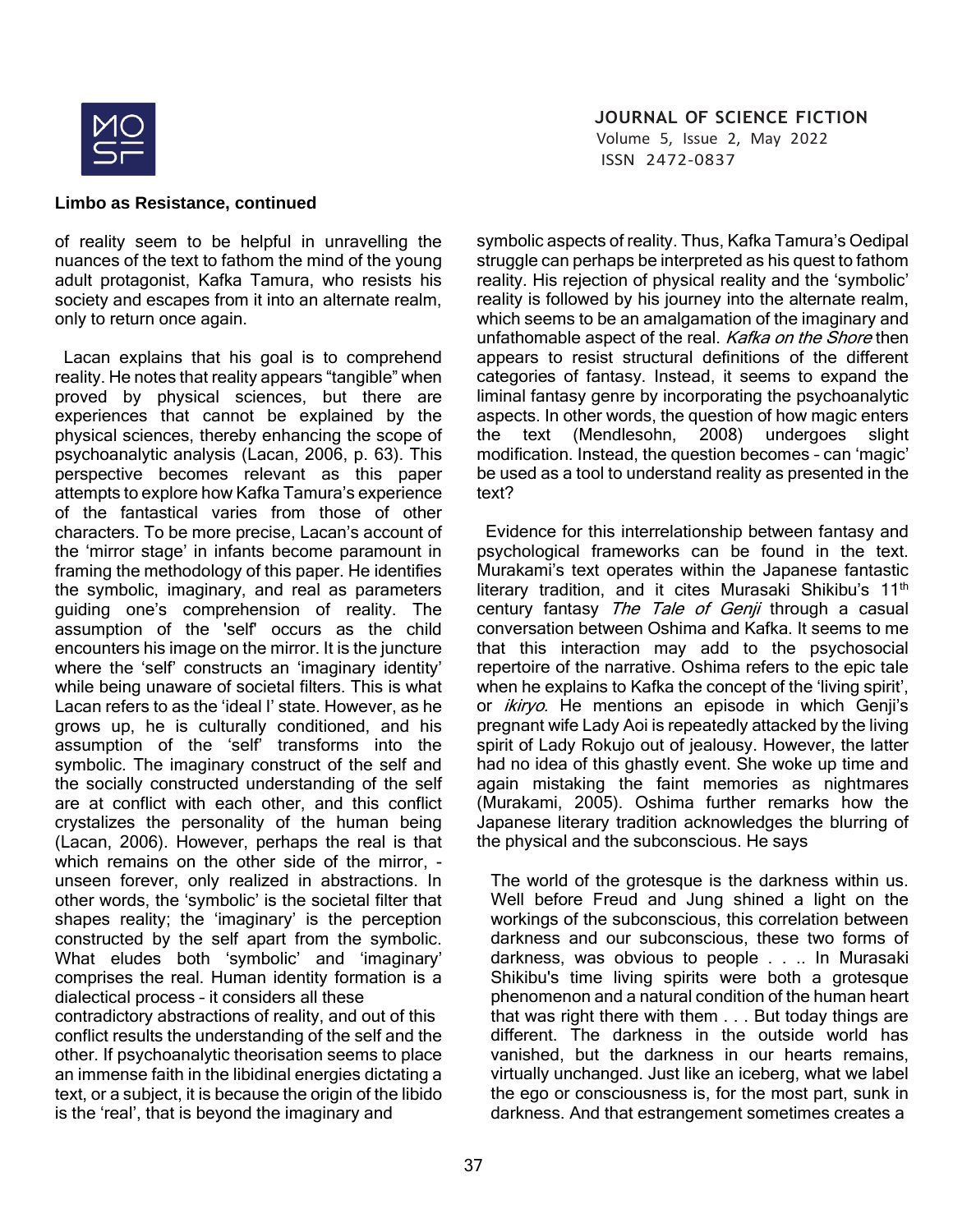

 Volume 5, Issue 2, May 2022 ISSN 2472-0837

#### **Limbo as Resistance, continued**

deep contradiction or confusion within us. (Murakami 2005, p. 208).

Oshima here is attempting to answer Kafka's query about living spirits. But Murakami employs this trope perhaps to situate the existence of Miss Saeki's teenage spirit haunting the library and Kafka's hypothesis of his soul leaving his body and murdering his father within the discourse of Japanese fantasy. Hence, it appears that psychology and Japanese literary tradition are working together in weaving the fabric of the narrative.

### **Kafka Tamura Versus his Society and Education System**

Kafka is a 15-year-old high school teenager. He seems dedicated to his life as a student in his studies and duties. However, Murakami's narrative appears to prepare him as a foil to the grand narrative of the post-World War II education system of Japan. The devastation of World War II and the state of the country following it resembled a dystopia. Schools resembled centres for the mass production of capable workforces. Murakami's narrative seems to ask whether such a system can nurture individuality in its ever-present demand for efficiency. People were conditioned since their youth to work towards building a better nation, and most of them comprised the "middle class" (Varley, 2000, p. 335). It appears that the resurrection of the national economy, therefore, stands on repressed individuality.

 The above assumption may be true if one considers the 'madness' of Kafka's father, Koichi Tamura. He is a successful sculptor, but also an accomplished investor in the stock market. Yet, in a state of frenzy, he supposedly assumes the identity of Johnnie Walker, a serial killer slaughtering cats hoping to collect their souls, thereby enabling him to control the world. Kafka's desperate attempt to distance himself from his father is perhaps motivated by his desire to not turn out like his father, a possible victim of the state's grand narrative as

propagated through the education system. Kafka does not wish to repress his individuality, but he is unsure how to reconcile contradictory impulses.

 Murakami's narrative also explores the follies of the society that regulate the education system. More precisely, the text seems to address how society manipulates young adults under the guises of ideology and allegiance. 1970s Japan witnessed violent student riots like those occurring in many other parts of the world. However, Wesley Sasaki-Uemura writes that, "[after the tragic and shocking death of student leader Kamba Michiko at the hand of the riot police] . . . The Liberal Democratic Party had to turn from its confrontational political agenda to a low-key approach emphasizing programmes to promote economic prosperity" (Sasaki-Uemura, 2002, p. 20). This shift from an ideological battle against oppressive politics to financial evolution is seen as problematic in Murakami's narrative. The young adults, brimming with energy and fighting to champion a more democratic vision of their society, are made to conform to the politically motivated vision of economic prosperity. Koichi Tamura had been a student during the 1970s and even though the text hardly talks about his past, yet one is perhaps right to imagine that he knew about the student riots. His later obsession with consumerism, as described by Kafka Tamura in the opening chapter, further strengthens Sasaki-Uemura's observation. Thus, Guy Yasko writes how Japanese authors like Yasuo Tanaka blamed the students as "brand obsessed consumers" (Yasko, 2002, p. 482).

 It follows that Kafka's escape from his father's house is not just personal, it is political. He does not wish to be like his father. He does not identify with the grand narratives of consumerism and economic prosperity that his older generation has accepted. He pursues education, not as a path to something else, but simply because he likes to know. He takes shelter in the Komura Memorial Library, which contains books pertaining to Haiku poets and ancient Japanese culture and literature. Kafka does not run away from education, but he chooses to do away with the education system around him. He feels that there is a gap between what is taught and what is "really out there". He constantly mentions that the adult world is a dangerous, rough place. He lets the readers know in the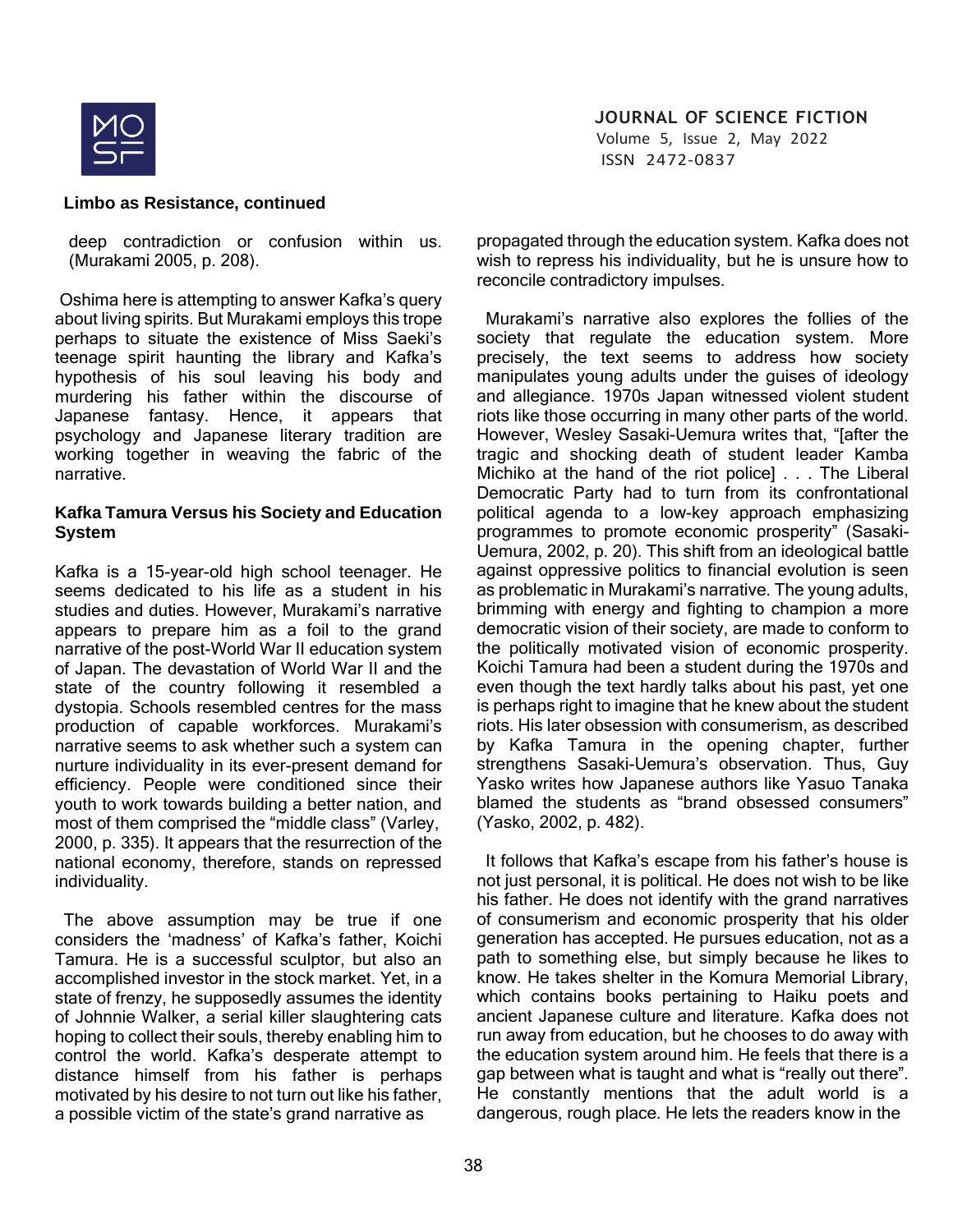

 Volume 5, Issue 2, May 2022 ISSN 2472-0837

#### **Limbo as Resistance, continued**

opening chapter:

Let's face it, teachers are basically a bunch of morons. But you've got to remember this: you're running away from home. You probably won't have any chance to go to school anymore, so like it or not you'd better absorb whatever you can while you've got the chance. Become like a sheet of blotting paper and soak it all in. Later on you can figure out what to keep and what to unload. (Murakami 2005, p.9).

His perception of the teachers as 'morons' being representatives of the education system does not exist in isolation. He mentions elsewhere that he studies in a school that caters to the rich upper classes of his society (Murakami 2005). It is a comfortable place, different from the world around him. Hence, the teachers who make these students feel accustomed to their make-believe surroundings are perhaps doing a disservice to the students by not exposing the artificiality of their class privileges. This contradiction between the 'innenwelt' (the inner world of a human being) and the 'umwelt' (the inhabited environment) is what Lacan calls identifies as alienation, or a "fragmented body" (Lacan, 2006, p. 78). Hence, Kafka yearns to fathom the reality of his society and is constantly working to discern his place within the same.

# **A contemporary YA Oedipus**

Kafka, like a quintessential postmodern protagonist, appears to know that society can be an ominous presence, with its incessant demands for conformance. His disillusionment with the education system perhaps stems from his home. He belongs to a dysfunctional family. His mother had left their household when he was quite young. She took his adopted sister with her but did not take him. Kafka's father is sceptical of him and believes that, like Oedipus, Kafka will murder him and sleep with his mother and sister.

 The disconnect with society becomes apparent through the understanding of the Oedipus myth itself. Oedipus's struggle as described by

Sophocles in the translation by Watling was motivated by a desire to rescue his kingdom from the plague (Sophocles and Watling 1947). Kafka, however, is motivated by a desire to escape from his immediate society. In other words, society in Murakami's narrative may be the plague that leads Kafka to commit the violent, metaphorical murder of his father. Sakura sums up the estranged relationship between Kafka and his father:

Your father sounds like an alien from outer space or something," Sakura says. "Like he came from some far-off planet, took on human form, kidnapped an Earth woman, and then had you. Just so he could have more descendants. Your mother found out, got frightened, and ran away. Like in some film noir science-fiction flick. (Murakami 2005, p. 83).

 The problematic father-son relationship in this narrative wields a profound metaphorical significance. When Koichi Tamura curses Kafka that someday he will murder his father and sleep with his mother and sister, the narrative appears to highlight the animosity of one generation towards the other. The older generation seems to accept the woman being confined to the domestic sphere, however, as the Japanese society underwent several economic changes, women ventured into the working space. A sharp decline in marriage and birth rates in the 1980s (Broadbent, 2002) may suggest the disconnect between men and women. Susan Napier writes, "[T]he post war fantasies of male writers are notable for the absence of women characters. Women are no longer part of wish-fulfilment fantasies. Instead, they are part of the reality which the male protagonist longs to escape" (Napier, 1996, p. 54). Perhaps in Koichi Tamura's understanding, the Japanese woman can be a lover, but

not a caring wife. Hence, the Oedipal curse that he hurls at his son (who embodies individuality and scepticism towards convention) is essentially the angst of one generation towards the other.

 Kafka's vulnerable state, eagerness to understand the other, and honesty allow him to befriend Miss Saeki and Sakura. He ends up romancing the 15-year-old spirit of Miss Saeki and experiences a sexual encounter with the grown-up, sleep-walking Miss Saeki. He also shares a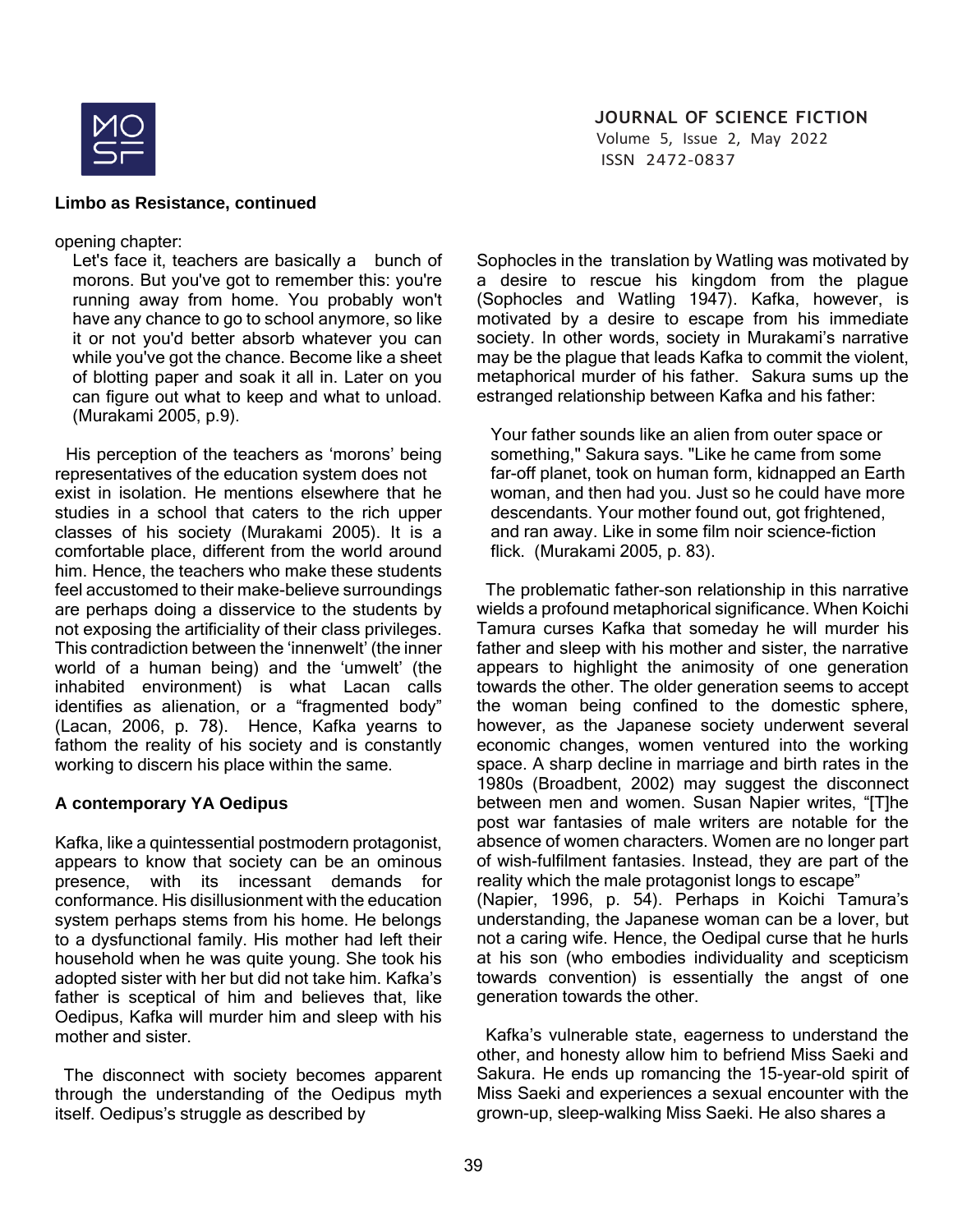

 Volume 5, Issue 2, May 2022 ISSN 2472-0837

#### **Limbo as Resistance, continued**

brief sexual episode with Sakura. His father's prophecy seems to contain some truth. Kafka has slept with Miss

Saeki and Sakura, whom he thought to be his missing mother and sister. Now the question arises, how can Koichi Tamura's murder be associated with Kafka, as the latter was miles away from him physically. As Kafka wonders whether it is he who had killed his father in a dream, Oshima reminds him – "On the day of the murder you were here at the library, reading until evening. You wouldn't have had enough time to go back to Tokyo, murder your father, and then get back to Takamatsu. It's impossible" (Murakami 2005, p. 183).

 Yet the liminal fantastic mode of storytelling gives Kafka some supernatural abilities present in Shinto lore. The soul, also known as *tama* in Shintoism, is said to possess the power to leave the body momentarily when someone is ill, but it finally departs the body only after death. The tama's journey outside the body may work to alleviate any "curse that might be endangering the ill person (Buckley, 2002, p. 103). It may have been possible for Kafka then to murder his father even in his dreams in order to destroy or even execute the Oedipal curse. This episode in the narrative can be interpreted to place Kafka as the murderer if Lacan's framework is considered. Lacan mentions that the conflict between the inner world of a subject and the external influences guiding that subject not only alienates that subject but also fragments him. Hence, dreams may become a viable medium where these fragments revisit the subject (Lacan, 2006). Thus, it is possible that the narrative allows Kafka Tamura's fragmented self to possess Nakata who murders Johnnie Walker, the assumed alterego of Koichi Tamura. Thus, Nakata's final words before the murder carries more weight if one considers the above perspective – ""Please, stop it. If you don't, Nakata's going to go crazy. I don't feel like myself anymore" (Murakami, 2005, p.136).

 Kafka's metaphorical murder of his father seems to be a commentary on father-son relationships. He rebels against the authority of his father because Kafka did not identify with the grand narratives guiding him. His father did not treat him as a son, instead, he thought of him as a property. Even when Kafka runs away from his home, the narrative does not offer any insight into whether his father even noticed his absence. There is hardly any worthwhile memory shared between them. Instead, it is the curse that dictates their attitude towards one another. In other words, the young adult is hardly seen as a companion, and Kafka's search for his mother and sister is essentially a search for belonging. If one approaches the text from this angle, then Kafka's sexual interactions with the women he encounters are essentially promises of fulfilment and chance at constructing meaningful relationships.

 Also, Kafka's single-minded pursuit of his mother and sister can be interpreted as his search for the elusive reality. For Lacan, the mirror stage marks the construction of the imaginary and symbolic identities, thereby, removing man from reality (Lacan, 2006). So, Kafka's relentless attempt to do away with the symbolic and imaginary may be his endeavour to reach the pre-mirror stage. Elsewhere, Adrian Johnston mentions that Lacan's idea of the 'real' can be traced back to the courtly love tradition in English literature, in which the ideal and elusive figure of the 'lady' represents the 'real' for the poet (Johnston, 2018). This understanding of the 'real' indeed becomes interesting while reading Kafka on the Shore, the story of a young adult protagonist in search of his missing mother, who happens to fall in love with the 'teenage spirit' of the same person whom he believes to be his mother. The sexual episode between Kafka and Miss Saeki, the presumed mother figure is meaningful. It reflects the understanding of reality, which is associated with sexual desires and biological functions of man, removed from the symbolic perception of reality. Lacan mentions that such an understanding of reality has been popularised by Freudian psychology, in which interpersonal relations come under the cultural domain and biological functions are taken to be their substratum. Even though Lacan emphasizes the 'recklessness' of such a hypothesis (Lacan, 2006, p. 73), Murakami's narrative seems to play with this idea in its attempt to explore what constitutes reality for Kafka Tamura as a young adult.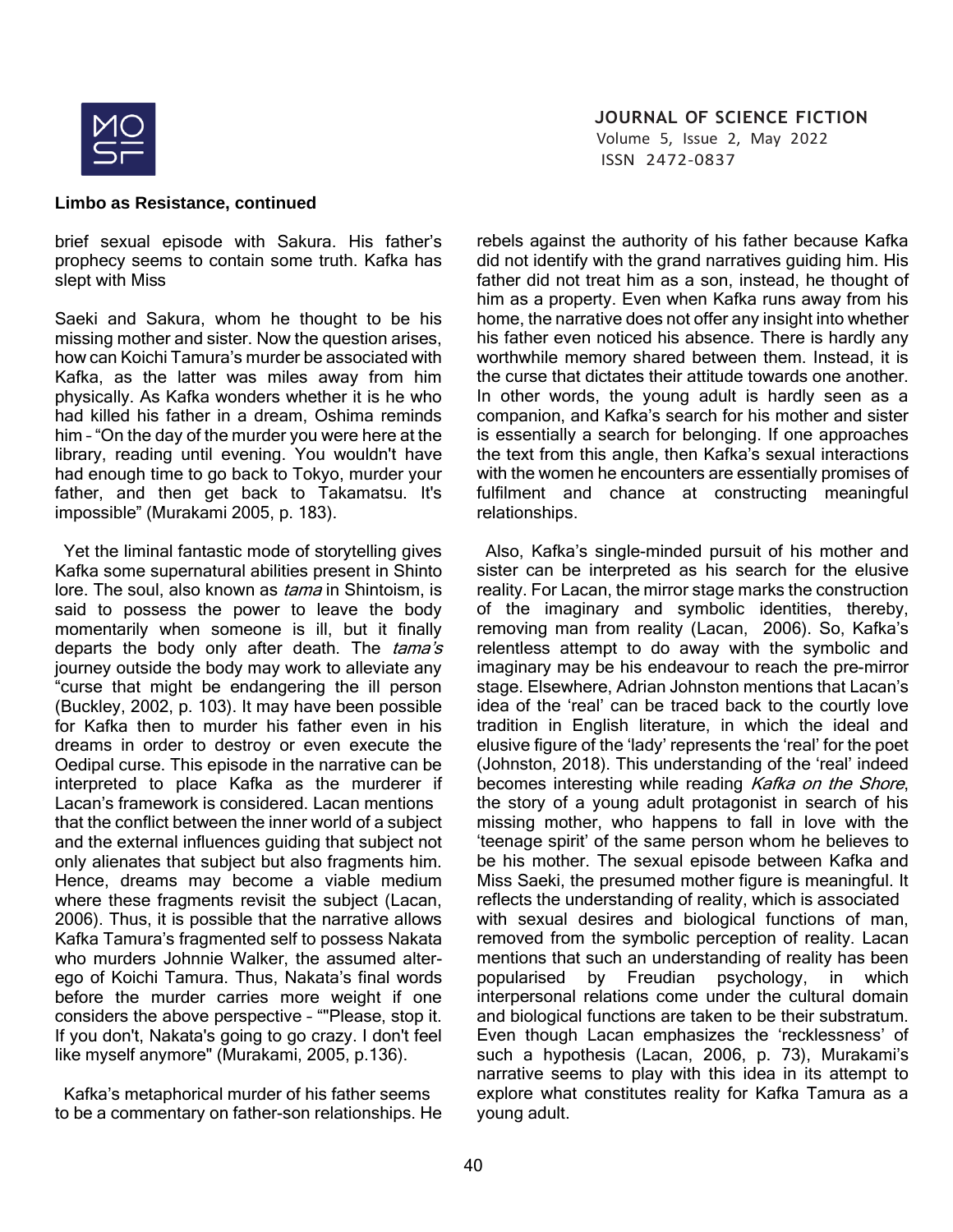

 Volume 5, Issue 2, May 2022 ISSN 2472-0837

#### **Limbo as Resistance, continued**

 Kafka's struggle to construct a dialectical understanding of his reality through equating the 'fragments' of the imaginary, symbolic, and real transcends the personal domain and becomes universal. However, although Murakami's narrative seems to put immense faith in the capacity of the young adult to construct meaning, thereby replacing the language of the previous generations, it is simultaneously sceptical of his ability to do so. The following section, therefore, explores the relationship between resistance and the young adult.

#### **Rebellion and its Aftermath**

Rebellion comes with a promise of replacing the status quo with something better, although, there is no guarantee whether such an outcome may happen. Japan witnessed such incidents in the 1960s and onwards, and Murakami's work utilizes this backdrop to give depth to some of the characters. Koichi Tamura and Miss Saeki, who are in their 40s as Kafka encounters them, reflect two possible outcomes of the student riots in Japan.

 The student movement can be said to have had three distinct phases in the Japanese political climate. First, students associated themselves with the growing influence of the Japanese Communist Party. They often staged protests challenging the policies of the government as well as the university administration. The second phase appears in the 1980s when students are disillusioned with politics and are presented as materialistic. The third phase represents the post-1990s students who are absorbed within the individualistic consumerist society, and student activism becomes an illusory dream and social coherence is hardly present.

 Koichi Tamura and Miss Saeki represent the 1980s phase – Koichi's study room is laden with branded products originating from across the world, while Saeki's beloved dies during one such violent student protest and her world shatters overnight. The death of a young adult who was brimming with potential reflects the scepticism towards such

movements. Murakami's narrative attempts to strip the halo associated with student resistance. It shows how students can be manipulated by political parties in power, causing damage to life and property. This is perhaps a homage on Murakami's part to commemorate the death of Tokyo University student leader Kamba Michiko during clashes between riot police and student protestors in 1960 (Sasaki-Uemura, 2002).

 However, if Murakami's narrative is sceptical of the fruitfulness of students' resistance, it is not negating its democratising capabilities. It is simultaneously doubtful of power structures regulating society. Hence, the narrative does not celebrate the failure of the students' movement either. The hollowness of Koichi's life, his obsession with commodities appears to cause a breach in the relationship with his son and possibly wife and daughter. He meets a horrific and lonely end.

 The narrative seems to dissect the idea of resistance – if student rebellion seems to question the symbolic order shaping society, it should also be perhaps considered, what does such an act yield? The rebellion may be considered successful if the symbolic is amended to incorporate the ideal-I, that is the 'imaginary reality' envisioned by the students. However, if such an outcome does not happen, then malaise and resignation prevail. Murakami's narrative presents this vision of Japan – an urban space harbouring a hoard of alienated individuals, resigned to existence without purpose. The adult characters in Murakami's narrative then are nothing but alienated young adults who have grown up, having tried to change the symbolic order and failed.

Even though the adults seem to give in to this despondent life, the young adults seem to have a choice. This ambiguous feeling which the reader experiences, seems to get manifested in the form of the alternate realm. It appears to be less of a place, but more of a space created by the mind in constant conflict with civilisation. Murakami's work seems to hint at the possibility that maybe resistance on part of the young adult, or even the adult, is futile. However, it does not offer a clarification on this issue. Instead, the narrative seeps into the alternate realm. This transition is almost similar to Christopher Nolan's film "Inception" – where questions are not directly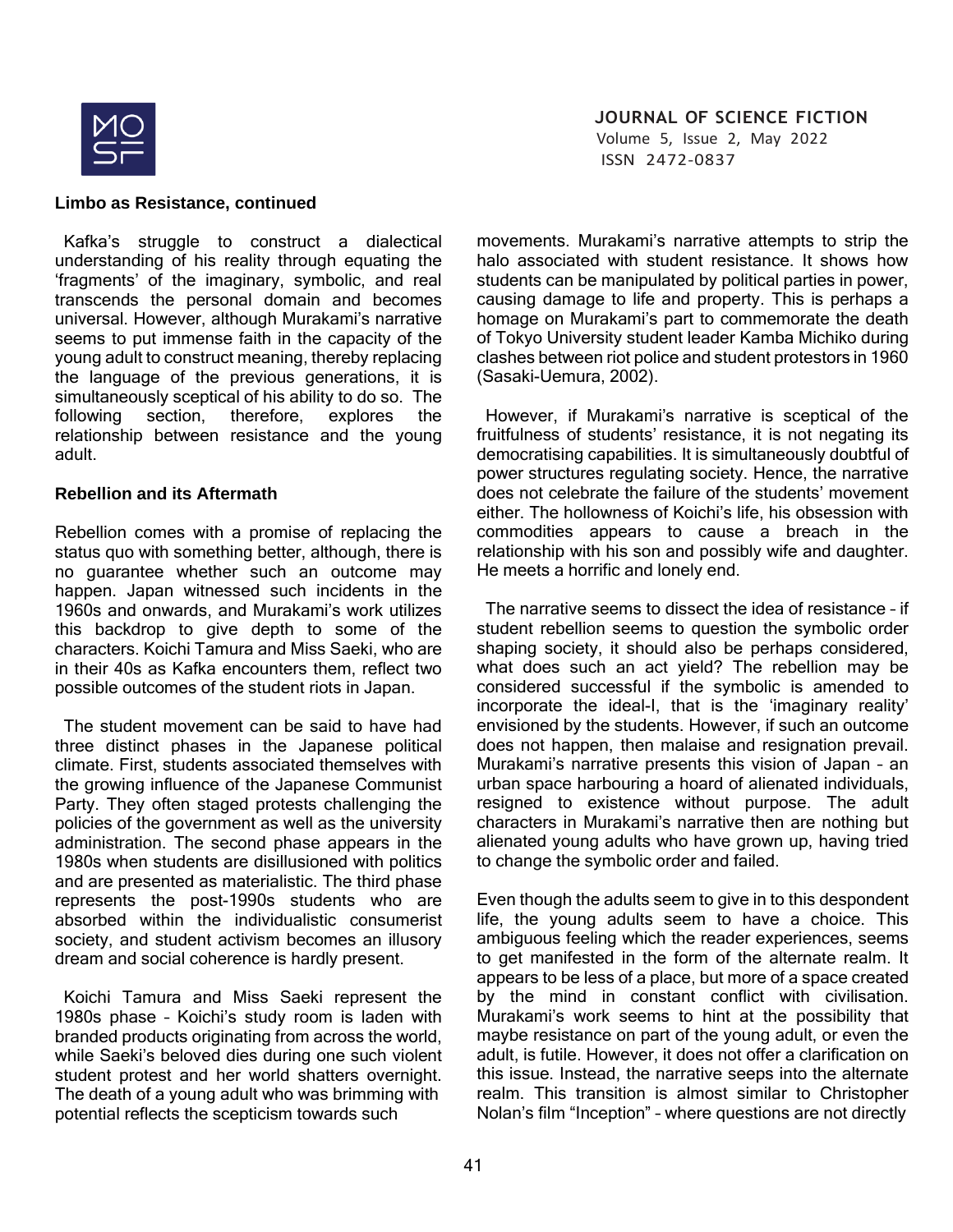

 Volume 5, Issue 2, May 2022 ISSN 2472-0837

### **Limbo as Resistance, continued**

answered, but are dealt within constructions of the mind.

### **The Other-Realm**

Murakami's narrative, unlike conventional young adult fiction, does not seem to advocate rebellion. There is an air of passivity lurking in the borders of the text. It offers an interesting choice to the young protagonist – he can either continue trying relentlessly like Sisyphus to change the dystopian elements within his society, or he may retire into the monotonous yet peaceful alternate realm.

 This alternate realm is accessed in a surreal manner, with the help of an 'entrance stone. The narrative reveals this alternate realm to resemble a small, desolate suburb. It has a library, but the people living there are bereft of their memories. Characters like Miss Saeki prefer to be here as their memories hunt them every waking moment. The young adult with dreams grows up only to realize that he cannot seize what he wants from the world. This constant need to adjust to a life that is hardly desired gradually becomes wearisome. Resignation seems to be the easier option in such a circumstance and the alternate realm is the site of resigned sustenance.

 Lacan states that conflict between the imaginary self and symbolic self leads to fragmentation of the psyche, and "[t]his fragmented body…is regularly manifested in dreams when the movement of an analysis reaches a certain level of aggressive disintegration of the individual" (Lacan, 2006, p.78).If this understanding is accurate, then the surreal, dream-like alternate realm in Kafka on the Shore may actually be projection of Kafka's inner turmoil. Therefore, Kafka's journey through the deep woods which takes him to the alternate realm is suggestive. He is going away from civilisation for he has seen its limits as a young adult. He wonders earlier how the world of grownups has such a wide range of emotions and experiences, which perplexes the young adult. He reaches the secluded place and stays for a while. He meets the 15-yearold Miss Saeki and they share a conversation, and her departure puts forward certain pertinent questions:

 I'm alone again in the little cabin, inside a closed circle. Time isn't a factor here. Nobody here has a name. She'll be here as long as I need her. She's fifteen here. Eternally fifteen, I imagine. But what's going to happen to me? Am I going to stay fifteen here? Is age, too, not a factor here? I stand in the doorway long after she's disappeared, gazing vacantly at the scenery outside. There's no moon or stars in the sky. Lights are on in a few other buildings, spilling out of the windows. The same antique, yellowish light that illuminates this room. But I still can't see anybody else. Just the lights. Dark shadows widen their grip on the world outside. Farther in the distance, blacker than the darkness, the ridge rises up, and the forest surrounding this town like a wall. (Murakami 2005, p. 394).

Kafka feels that in this reality, he will arrest the moment and everything he is will slowly come to a halt. In other words, one's identity is not rigid but always in flux. Every moment adds to the development of one's self, and if one manages to stop that process, then one's personality comes to a pause. The dilemma is almost reminiscent of Keats' pair of lovers in his poem "Ode on a Grecian Urn" – they have gained permanence by forsaking humanity. In the poem, the couple has successfully gained permanence as they are etched on stone. Yet, Keats's speaker is also aware that their love cannot be consummated (White, 2010). Likewise, Kafka Tamura realizes that he will never feel the range of experiences that an adult does. Yet he wonders that life does not have any meaning for him, for there is no one who truly cares about his existence. However, he returns to the familiar reality as he comprehends that life breeds memories, and memories shape one's existence. Murakami's narrative offers hope, but the promise is personal and not sociopolitical as has been the trend in other popular young adult texts depicting the theme of resistance. For instance, if J. K. Rowling's *Harry Potter* series depicts how the young adult acts as the fulcrum of the rebellion which uproots the dystopian tendencies in society and establishes an egalitarian premise, then Murakami's narrative tends to question rebellion and celebrates co-existence of the individual and society. Like the adult figure, Kafka does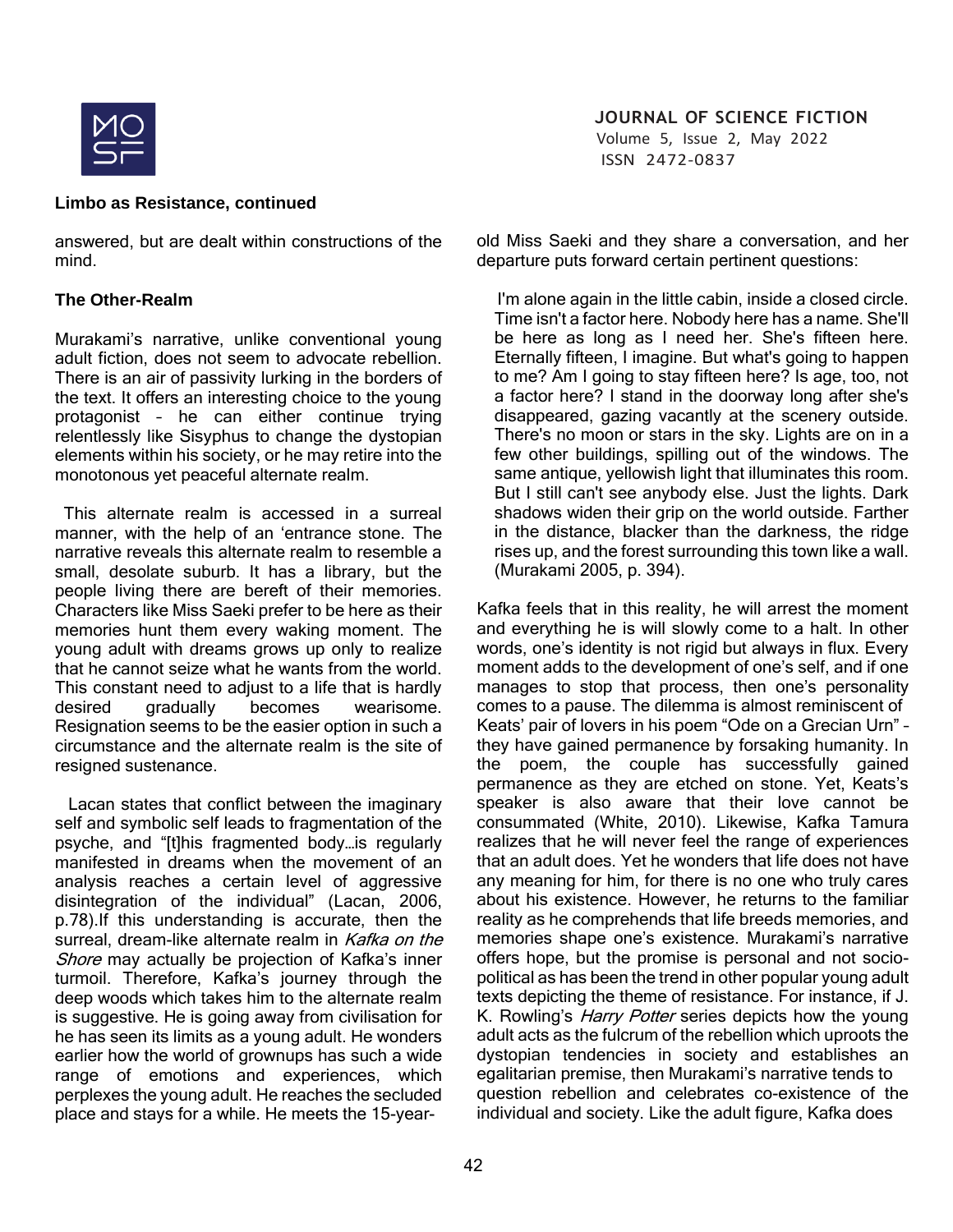

 Volume 5, Issue 2, May 2022 ISSN 2472-0837

### **Limbo as Resistance, continued**

not resign if his 'imaginary' understanding of reality does not coincide with the 'symbolic' understanding of reality. He remains hopeful and tries to reconcile the two.

 Questions may arise – Are the people he meets in the alternate world real? Or, is the alternate world real itself? But such questions become redundant if one considers what it is to be real. Reality in Murakami's narrative seems to be anything that leaves an impact in one's life. Even dreams and thoughts become real if they shape one's personality and determine one's perspectives. So, the narrative seems to deconstruct this idea of reality altogether. Nevertheless, this alternate realm seems to have been constructed by borrowing minimal images from Kafka's familiar world. It appears that the symbolic does leave an impression even deep within the 'imaginary' reality inhabited by Kafka. Perhaps this liminal zone between the imaginary and symbolic is what Murakami's narrative refers to as 'limbo' – a place of resignation – where the symbolic gradually gets discarded and the imaginary self is relieved of its expectations. What remains is perhaps but a lingering presence of what had been. If such a realm comes under the category of fantastical, then the fantastic can perhaps be defined as that which is bereft of the symbolic and imaginary.

However, Kafka's eventual return to his known reality does not mean he will happily unite with the world that he had been keen to escape. Instead, he opts for a brand of resistance that is small-scale, perhaps limited to the individual level. He constructs relationships with people who seem to matter to him, Oshima and Sakura. He refuses to follow in the footsteps of his father, and the final showdown between "the boy named Crow" and "Johnnie Walker", possible alter egos of Kafka and Koichi Tamura, is pertinent. Johnnie Walker desired totalitarian control over the world, whereas the boy named Crow always tried to shield Kafka from the world and his father. The latter's victory over Johnnie Walker gives momentum to the

interpretation that Kafka would find a way to exist in society, without necessarily conforming to its grand narratives. He would construct his own meaning and exist in a pocket of society. Kafka Tamura steps into the shoes of Nietzsche's superman. If the adult characters seek to resign from the world in search of forgetfulness and tranquillity, the young adult character hopes to construct meaning in an absurd universe.

# **Construction of the Real**

Kafka's struggle to come to terms with his individuality through resistance and eventual acceptance of societal norms, to discover the identity of his mother and to escape his ominous father can be thus perceived as the young adult protagonist's encounter with the 'imaginary', 'symbolic' and 'real'. But what stands out, refusing to be pinned down through literary analysis, is the existence of the alternate realm where Kafka finds himself towards the final chapters of the novel. Questions arise about the possibility and utility of such a realm in shaping the psyche of the YA mind.

 Kafka's journey into the alternate realm through the forest is symbolic. He is moving away from human civilisation into something more primal. To take a cue from the philosophical understanding of reality, it can be said that "reality is independent of our experience and judgement" (Luntley, 1995, p. 38). In other words, reality is something that exists 'a priori' of humans – it is anything that retains its characteristics even after the intrusion of human culture. So, Kafka's search for truth allows him to bypass the artifice which he had known to be real. However, as he reaches the alternate realm, he understands its limitations. He feels reality is not something to be reached; instead, reality must be onstructed with the help of one's experiences. The nature of this reality is not pure, it is tainted by one's expectations and flawed understanding, yet it appeals to him more than the truth that remains before the dawn of civilisation.

 Murakami's narrative does not seem to declare any winner in the tussle between manmade versions of truth and a priori perceptions of reality. It simply appears to highlight the necessity of belonging to a reality that makes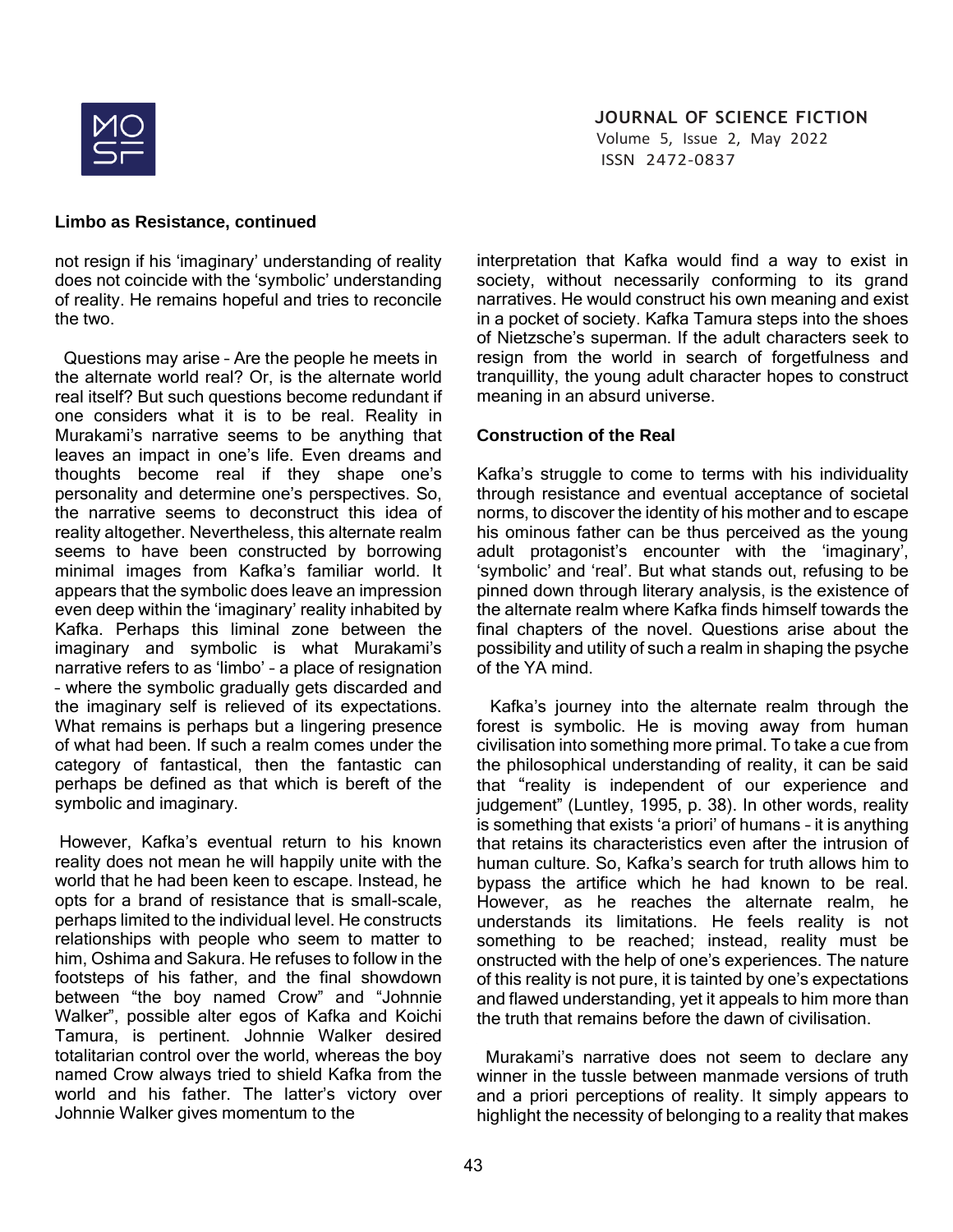

 Volume 5, Issue 2, May 2022 ISSN 2472-0837

#### **Limbo as Resistance, continued**

life liveable. Kafka's bildungsroman essentially speaks of his education, where he learns how to construct meaning in life as a young adult. Borrowing Lacan's framework of the imaginary, symbolic, and real may help the readers to fathom Kafka's passage.

Kafka's understanding of his father as an embodiment of authority in his life is 'imaginary'. Hence, the first-person narrative of 15-year-old Kafka Tamura never allows us to meet Koichi Tamura. The readers learn about him and interpret him through Johnnie Walker. But the text does not even offer one word being shared between the father and son in real-time. Also, the social identity of Koichi Tamura is 'symbolic' – a renowned sculptor and a successful investor. The 'real' Koichi Tamura remains elusive. Even Nakata's understanding of Koichi Tamura as possibly Johnnie Walker, the serial killer who murders cats, is his version of the 'imaginary'. The imaginary and symbolic identities of the father shape Kafka's resistance towards authority, that is, he is resisting something that is not 'real' but comprises the real for him. For instance, his refusal to study in a private, upper-class school is also his attempt to challenge his father's 'symbolic' social identity. The murder of his father by an 'unknown assailant' destroys the imaginary and symbolic identities of his father. What he had been resisting till now suddenly ceases to exist. The showdown between Johnnie Walker and the boy named Crow in the forest obliterates the last remaining 'imaginary' version of his father. All that remains is the 'real', which cannot be pinned down.

 Johnnie Walker, even though defeated, cannot be destroyed, because the real is out there somewhere. His final words become relevant in this context –

See, what'd I tell you? Don't make me laugh. You can try all you want, but it's not going to hurt me. You 're not qualified to do that. You're just a flimsy illusion, a cheap echo. It's useless, no matter what you do. Don't you get it? (Murakami 2005, p. 403)

 It is this showdown and the experience of the alternate realm which perhaps make Kafka understand that he is trapped like Sisyphus to continue this never-ending pursuit of the 'real'. The narrative through Kafka's tale seems to put forward this notion that even if there is any reality outside human construction, it may not be fulfilling. The readers are not even sure if Kafka had met Saeki in the alternate realm, or if she was a figment of his mind. Yet, it is Saeki who convinces him that he must forgive his mother for abandoning him, and he must return to his reality. Thus, the pursuit of 'real' gets manifested through uncovering the identity of his absent mother, and the conflict with imaginary and symbolic reality as embodied by his father, are finally resolved at the end of the narrative. The alternate realm acts as a cocoon that shields him from his world and provides him with a space to contemplate his place within it. It becomes the site of the ritual that allows the young adult protagonist to reconcile the imaginary and symbolic understanding of his reality. Unlike the grown-up characters, he fathoms the necessity of reconciliation to have a chance at a life that is not marked by passivity and forgetfulness.

 Kafka's journey, and the resultant ambiguous attitude of the readers towards this fantastic narrative, may identify Murakami's narrative as a 'liminal fantasy' as had been suggested by Mendlesohn (Mendlesohn, 2008, p. 14). However, as stated earlier, the text seems to showcase multiple instances that resist such easy categorisation. The alternate realm acts as a plane of forgetful existence for characters who prefer resignation over life. However, for the young adult Kafka Tamura, it acts as a site of maturation. The nature of the place adds to the aura of the text, it captures the fancy of the readers and gives a glimpse of reality stripped from its symbolic appendages. However, at times, the utility of the space seems to become more important than its structure in Murakami's narrative. It will be erroneous to assume that one does not influence the other. Instead, form and philosophy appear to come together to concoct a unique dialectical relationship – if existing scholarship on the topic has been keen to comprehend the structural intricacies, Murakami's narrative seems to explore the philosophical and psychological repercussions of the tale. The synthesis is the text in which both interact and ensure the maturation of the coming-of-age Kafka Tamura.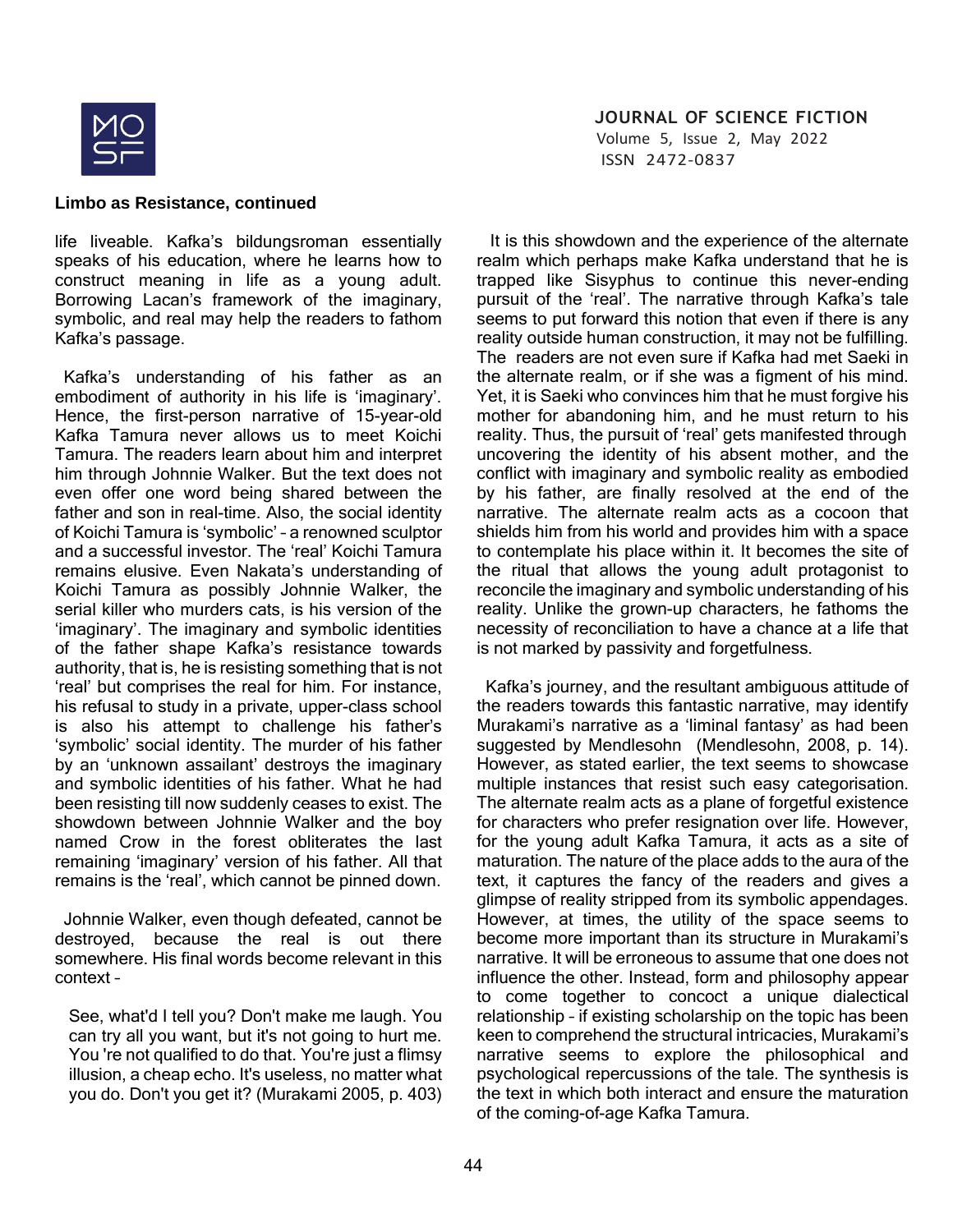

 Volume 5, Issue 2, May 2022 ISSN 2472-0837

#### **Limbo as Resistance, continued**

#### **Arriving at a Conclusion**

This enquiry began with the aim to investigate the nature of the alternate realm in Murakami's work, and the factors leading to the experience of such a space. Even though the narrative appears in the mould of a liminal fantasy, yet a closer inspection reveals that within the scope of the narrative several fantasy genres fuse, separate, and merge again. Perhaps, it can even be argued that the fantasy in Murakami's narrative transforms into a separate entity that reflects and explores the inner psyche of the young adult protagonist. Hence, even though Murakami's narrative apparently depicts conventional young adult themes like resistance against convention, sexual awakening, belonging, individuality and hope, yet one may feel that Murakami's narrative transcends these themes.

In a surreal manner, the narrative seems to suggest that the young adult can never possibly fathom society. Kafka, however, identifies his father as the epicentre of the conventional socio-political machinery. In other words, Kafka Tamura's reaction against the limitations of his education system becomes a reaction against the privilege guaranteed to him through his father's societal status. Thus, his rebellion is less directed towards the external world; instead, it is more personal. Such a conflict appears to enhance his uneasiness rather than alleviate it. A sense of futility pervades the young adult protagonist, and he seeks to escape into a space that is removed from his familiar reality.

 This alternate realm is defined as 'limbo' in Murakami's narrative. The narrative also appears to focus less on establishing this space as a fantastical structure; it is more eager to use it as a metaphor that reflects the passivity experienced by the young adult protagonist. The experienced reality of Kafka Tamura, which is but a labyrinth of the 'imaginary' and 'symbolic', is left behind through this escape into the alternate space. It provides respite to the adult characters like Miss Saeki, who mbrace this realm and its forgetfulness-inducing quality, but resignation does not appear to be an appealing

option to the young adult. The young adult conceives the possibilities he can still revisit in his flawed society. He recognizes that he can only grow through experiencing what society throws at him, and the alternate realm takes away such an opportunity. The alternate realm is then perhaps like a cocoon in which the young adult is educated until he can make his own decision.

 Nevertheless, the aspect of being hopeful seems to differentiate the adult from the young adult. The former sees hope as futile and prefers forgetfulness, while the latter is courageous enough to give hope another chance, despite knowing how it may end. This courage perhaps stems from the third aspect of reality according to the Lacanian framework – the incomprehensibility of reality. Murakami's narrative seems to celebrate this infiniteness of the 'real', and associates with it the ability to generate hope.

# **References**

- Broadbent, K. (2002). Marriage. In S. Buckley (Ed.), *The Encyclopedia of Contemporary Japanese Culture.*300-301.
- Buckley, S. (2002). Death and Funeral. In S. Buckley (Ed.), *The Encyclopedia of Contemporary Japanese Culture.*102-104.
- Chihara, C. S. (2004). *The Worlds of Possibility: Modal Realism and the Semantics of Modal Logic.* Oxford.
- Chozick, M. (2008). DE-EXOTICIZING HARUKI MURAKAMI'S RECEPTION. *Comparative Literature Studies*, 45(1), 62-73. Retrieved July 15, 2021, from [http://www.jstor.org/stable/25659633.](http://www.jstor.org/stable/25659633)
- Eliot, T. S. (1963). *Collected Poems 1909-1962.* Harcourt, Brace & World, Inc.
- Gibbs, M. (2002). Religion. In S. Buckley (Ed.), *The Encyclopedia of Contemporary Japanese Culture.* 416-418.
- Goodman, F. D. (1992). *Ecstasy, Ritual and Alternate Reality: Religion in a Pluralistic World.* Indian UP.
- Greene, Brian. (2011). *The Hidden Reality: Parallel Realities and the Hidden Laws of Cosmos.*  Alfred A. Knopf.